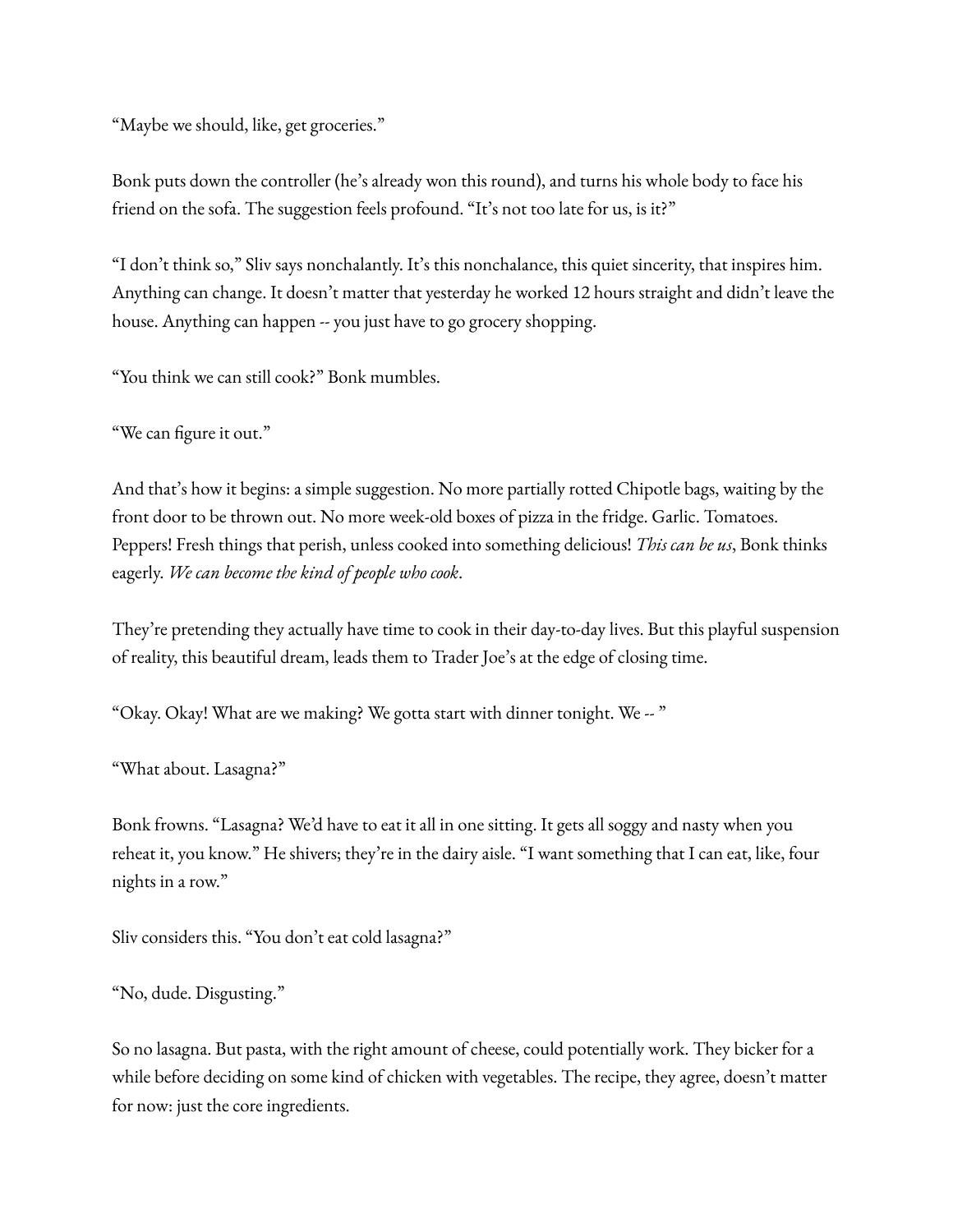Bonk is bouncing as he walks, reverberating with excitement. *"Lovely chicken, wowee~ Sexy chicken, all for me~ Gonna slather you up --"*

"Please stop singing."

"Please shut the fuck up." Bonk nonetheless starts humming instead. It doesn't really matter; they seem to be basically alone in the store. He turns the cart to the left, out of the aisle, and --

*"OOF."* A very light tap at the end of the cart. He stops immediately, of course, but he'd definitely hit someone. Slightly.

"OhmygodI'msosorry," Bonk throws his hands up and scrambles around the grocery cart. "Areyouokayohmygod?"

The first thing he notices is water, so much of it, all over the ground. A split-second thought: *Oh shit, there's a spill! The cart must have slid..*. *they gotta get on that.* His eyes travel up, landing on the pregnant woman in front of him. *Wait --*

"Uhhhhh," the woman moans, clutching her belly. "Don't worry about it... oh god..."

Sliv blinks. "Bonko, did you just hit a pregnant lady?"

## "I DIDN'T HIT HER OH MY GOD I MEAN IT WAS JUST THE EDGE OF MY CART JUST BARELY I DUNNO -- "

"And it looks like that induced some contractions."

## "WHAT DOES THAT EVEN MEAN? HOW DO YOU KNOW THAT???"

"It means she's in labor, bro. Her water broke." Sliv steps around the cart to stand next to his friend. He looks around: no one's here this late at night anyway, and they've reached one of the back corners of the store. The employees are probably restocking. He knows what needs to be done.

He puts one hand on Bonk's shoulder, solemnly, and hands him a phone. "Call 911. Good luck."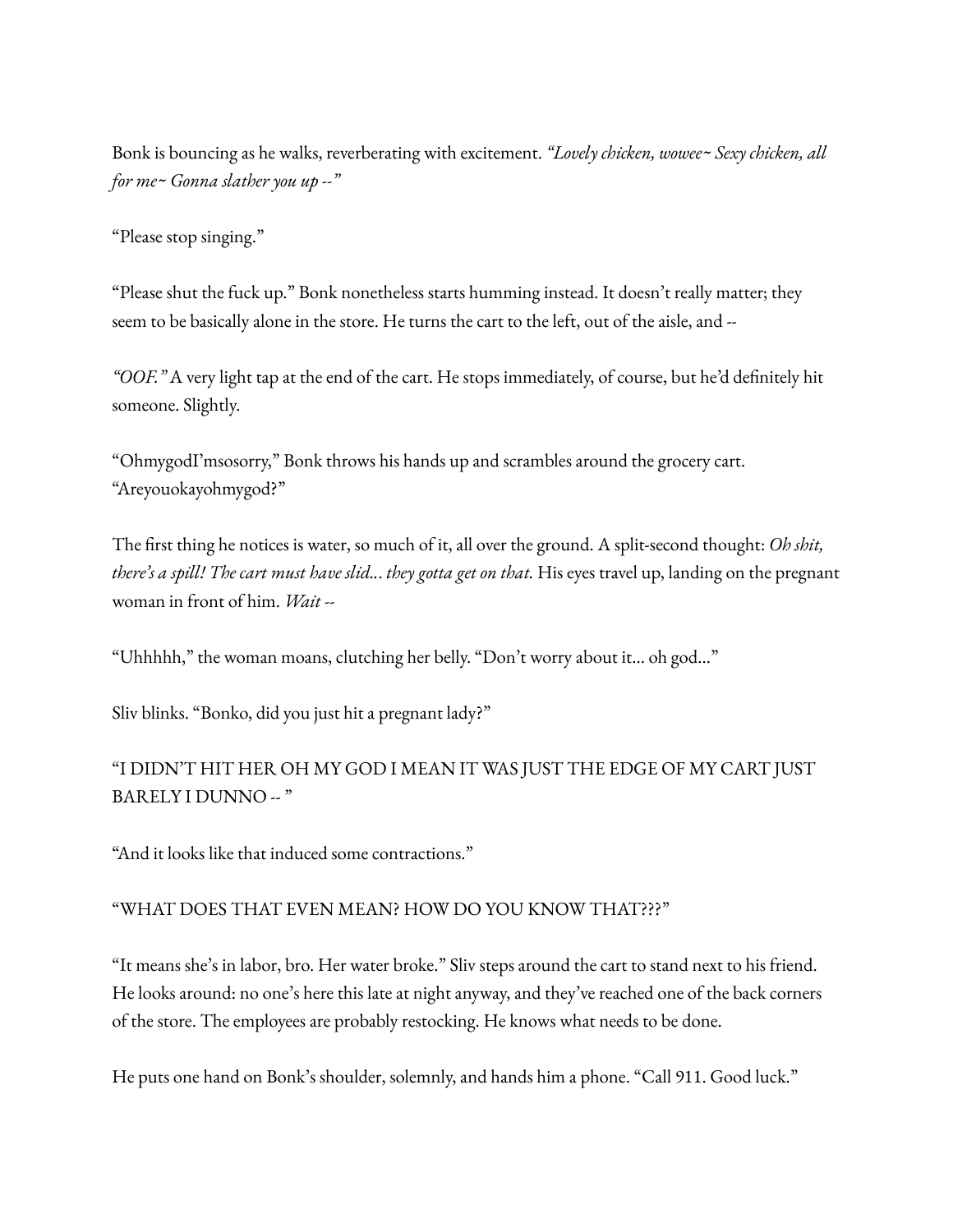"YOU CAN'T JUST LEAVE???" Bonk screeches, smacking the phone back into Sliv's chest. At this point he's hyperventilating and sweating all over the place.

The woman lets loose a feral roar. "I think... *OOOOOH*... I think the baby..." She hunkers over, squatting, and her face is all puckered up and red.

*Looks like an heirloom tomato*, Sliv thinks absently.

"Someone call an...*AAAAH!*" The woman calls, raising a limp arm. She needs help, but --

"Not me," he sighs, shaking his head. Instead, he dials 911, asking for an ambulance.

And in that moment, seeing this person in such a sorry state, in Trader Joe's of all places... Bonko remembers one of his favorite TV shows. In it, some kids are born with *quirks*, which are superpowers as weird as spitting up bug acid or as powerful as creating alternate dimensions. It might be adrenaline, or whatever, but Bonk feels some kind of *quirk* coming alive in his own blood. Had it been there this entire time, waiting dutifully for this moment? Was it by fate's hand that Sliver and Bonko appeared in front of this woman, in this grocery store, at this time? Had he been preparing for this his whole life?

*Anything can happen*. He notices his breath, fast and shallow. He inhales, exhales slowly. "I'm gonna do it."

## "...What?"

"I'm going to catch the baby."

"No the fuck you're not."

Bonko, fire in his eyes, squats so he is at eye level with the woman. "Ma'am, what is your name?"

"The baby's coming... I'm not gonna make it," she bellows in response.

Filled with a newfound sense of purpose and strength, Bonk places a reassuring hand on her shoulder. "Absolutely you are, ma'am. We're not gonna let you die here. Not in Trader Joe's."

"We?" Sliv echoes.